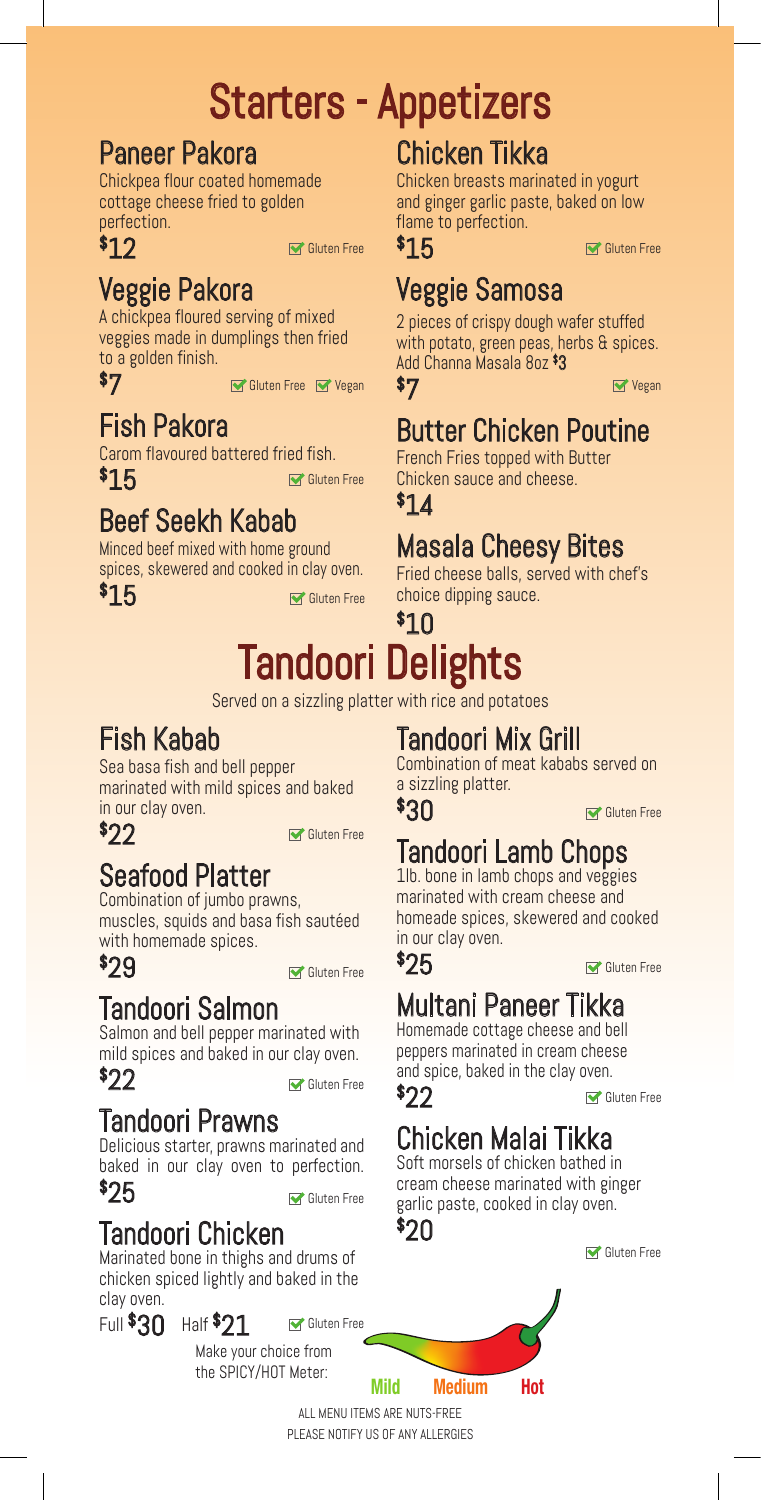**Vegetable** Fried Rice. \$ 16 Gluten Free

### Chicken Fried Rice. \$ 18

Gluten Free

### Chili Chicken

Batter fried chicken and bell peppers tossed in schezwan sauce. Gluten Free

\$ 22

### Chili Fish

Batter fried fish and bell peppers tossed in schezwan sauce.

\$ 22

Gluten Free

# Fuzion Garlic Chili

# Prawns

Batter fried Prawns and bell peppers tossed in schezwan sauce.

\$ 25 Gluten Free

### Cheese Chili

Batter fried homemade cottage cheese and bell peppers tossed in schezwan sauce.

\$ 20 Gluten Free

### Honey Chili Gobhi Batter fried cauliflower

glazed in honey and tossed with schezwan sauce. **Vegan** 

\$ 18

### Honey Chili Fries

Home-made fries glazed in honey and tossed with schezwan sauce.

 $\$12\,$   $\blacksquare$  Gluten Free  $\, \blacksquare$  Yegan

### Vegetable Hakka Noodles

Pan tossed thin noodles with mixed vegetables and homemade spice. Contains eggs.

\$ 18

**Vegan** 

### Chicken Hakka Noodles

Pan tossed thin noodles with chicken and homemade spice. Contains eggs.

\$ 20

### Chef's Favourites Served with Naan

## Chicken Tikka Masala

Marinated chicken breast cooked in thick creamy condensed sauce.

\$ 22

Gluten Free  $\mathbb{S}$  O  $\cap$  Gluten Free

## Butter Chicken

Grilled chicken breast pieces cooked in tomato based butter sauce.

\$ 22

Gluten Free <sup>V</sup>ZD **W** Gluten Free

## Chicken Black Pepper

Boneless white chicken cooked in special creamy black pepper sauce. \$ 22

## Vegetable Navratan Korma

A vegetarian's dream of rainbow vegetables and homemade paneer cooked in a thick creamy sauce.

Sides

\$ 20

Gluten Free

4

\$6

4

Achaar

Mixed pickles & preserved lime.

Raita Veggi yogurt.

### Chutney

Homemade mint/mango or Tamarind.

Make your choice from the SPICY/HOT Meter:

## Dum Aloo

Potatoes stuffed with cheese and cooked in a fragrant creamy sauce. \$ 20

## Prawns Butter Masala

Our royal feast of prawns cooked to perfection in a butter sauce.

\$ 25

## Shahi Paneer

Homemade cottage cheese with thick and creamy sauce.

\$ 21

Salads Green Salad \$ 8 Channa Chaat \$ 8 Cold chickpea salad. Carrot Curry Soup,



 $$8$ 

Mild Medium Hot

ALL MENU ITEMS ARE NUTS-FREE PLEASE NOTIFY US OF ANY ALLERGIES

Gluten Free <sup>T</sup>/1 Gluten Free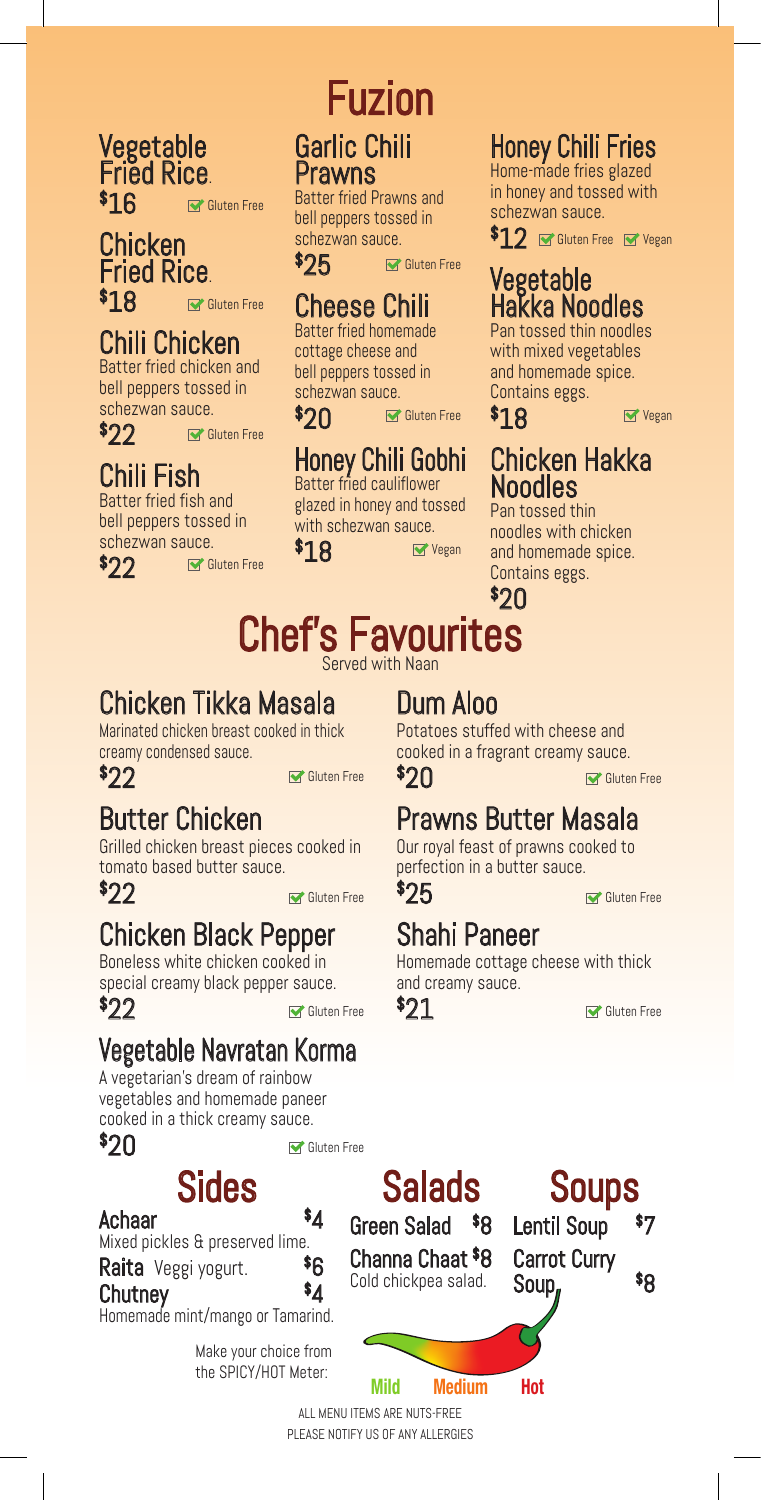# Meat & Seafood

These specialties combine your choice of one serving of any of the following and your choice of our premium blend of sauces made in house by the Chef daily. Enjoy the meal!

Raganjosh

Korma

Vindaloo

**Zalfrezy** 

Red thin curry cooked with cracked whole spices.

Homemade creamy sauce.

South Indian curry with a touch of tamarind and topped with shredded coconut.

Chettinad **Ex Dairy Free Constant Free** Coconut-base curry with a hint of mustard seeds and curry leaves.

Curry An onion and tomato based gravy cooked under a slow fire. Really good!! Dairy Free **M** Gluten Free

### Dairy Free Mac Gluten Free

Sautéed onions, bell peppers and tomatoes cooked in gravy, thickened without cream.

Masala Thick gravy with onions, tomato and ginger garlic paste. Dairy Free **M** Gluten Free

Chicken \$

Kadhai

#### Beef  $$22$  $Fish$ \$20

 $6$ oat  $$22$ 

#### Lamb  $$23$ 23 Shrimp \$ 24

# Vegetarian Delights

### Aloo Gobhi

A combination of potatoes and fresh cauliflower cooked with herbs and spices.

\$ 17

Gluten Free Y Vegan  $\mathbf{F}$  Vegan  $\mathbf{F}$  Gluten Free Y Vegan

### Channa Masala

Tendered chickpeas cooked with tomatoes, onions and recommended with a Bhatura in bread selection.

\$ 17

Gluten Free Vegan

## Bhindi Bhaji / Bhindi Alu

Tender baby okra sautéed with your choice of onions or potato tossed with tomatoes, herbs and spices.

### \$ 18

Gluten Free Vegan

## Kadhai Paneer

Homemade cottage cheese cooked in thick curry sautéed with onions, bell peppers and tomatoes.

\$ 21

Gluten Free

## Mattar Paneer

Peas and cottage cheese cooked in homemade sauce.



Gluten Free

Make your choice from the SPICY/HOT Meter:

Daal Tadka

Yellow lentils tempered with fresh tomatoes, herbs and spices.

\$ 17

### Palak Paneer

Fresh spinach and cottage cheese makes a healthy dish.

\$ 19

Gluten Free

## Malai Kofta

Soft and crispy homemade dumplings dipped in creamy sauce. Must try!! \$ 17

Gluten Free

## Mushroom Do-piyaza

Fresh mushrooms cooked with tomato onion gravy.

Gluten Free

## Daal Makhani

A mixture of black lentils and kidney beans cooked with butter and cream.

\$ 17

\$ 17

Gluten Free



ALL MENU ITEMS ARE NUTS-FREE PLEASE NOTIFY US OF ANY ALLERGIES Gluten Free

**Dairy Free** 

Gluten Free

Creamy thick sauce of onions, bell peppers and tomatoes.

**Dairy Free** 

Gluten Free

Gluten Free